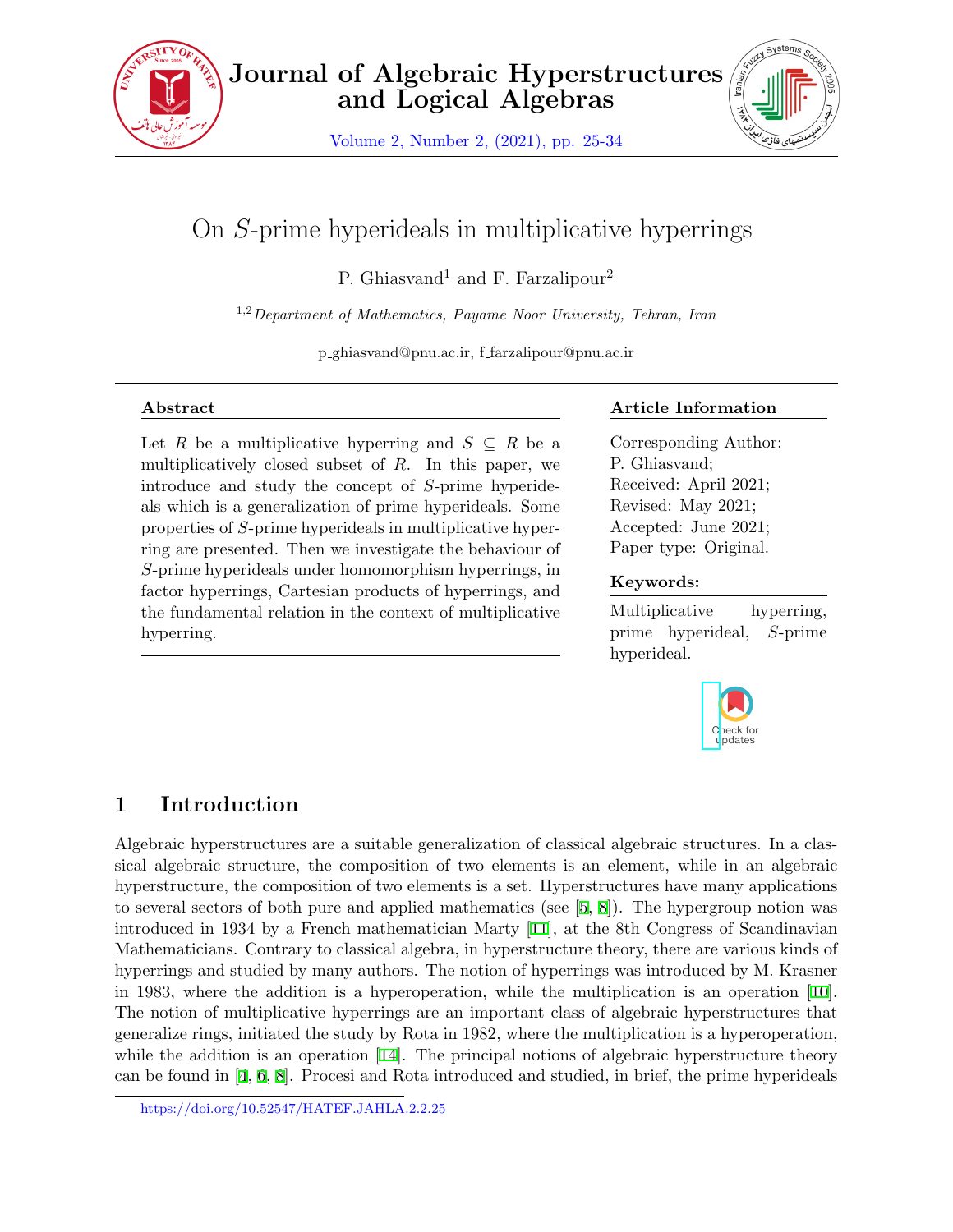of multiplicative hyperrings [[12](#page-9-7), [13\]](#page-9-8) and this idea is further generalized in a paper by U. Dasgupta in [\[6,](#page-9-6) [7](#page-9-9)]. Ameri *et al.* in [\[1\]](#page-9-10) described multiplicative hyperring of fractions and coprime hyperideals. Later on, many types of research have observed that generalizations of prime hyperideals in multiplicative hyperrings. Ghiasvand in [[9](#page-9-11)] has introduced and studied the concept of 2-absorbing hyperideals of a multiplicative hyperring as a generalization of prime hyperideals. Also, Anbarloei has studied 2-absorbing and 2-absorbing primary hyperideals of a multiplicative hyperring in [[2,](#page-9-12) [3](#page-9-13)]. In this paper, we introduce and study the concept of *S*-prime hyperideal in a multiplicative hyperring which is also a generalization of prime hyperideals, and obtain their basic properties. For example, we show that every prime hyperideal is an *S*-prime hyperideal, but the converse is not true in general (see Example [3.4\)](#page-3-0). After we investigate the behaviour of *S*-prime hyperideals under homomorphism hyperrings, in factor hyperrings, and Cartesian products of hyperrings. Also, we show that the hyperideal *P* is *S*-prime if and only if  $P/\gamma^*$  is an  $S/\gamma^*$ -prime ideal of  $R/\gamma^*$ .

#### **2 Preliminaries**

**Definition 2.1.** [[8](#page-9-1)] *Let H be a non-empty set. By P ∗* (*H*)*, we mean the set of all non-empty subsets of H*. A hyperoperation on *H* is a map  $\circ$  :  $H \times H \to P^*(H)$ . Then  $(H, \circ)$  is called a hyper*groupoid. A hypergroup is a hypergroupoid* (*H, ◦*) *that satisfies the associative and the reproductive law, i.e.,*

(1)  $x \circ (y \circ z) = (x \circ y) \circ z$ ,  $\forall x, y, z \in H$ , *(associative law)* 

 $(2)$   $x \circ H = H \circ x = H$ ,  $\forall x \in H$ *. (reproductive law)* 

*A hypergroupoid* (*H, ◦*) *is called a semihypergroup if only the associative law holds. Here, we mean a semihypergroup by a non-empty set H with an associative hyperoperation ◦, i. e.,*

$$
a \circ (b \circ c) = \bigcup_{t \in (b \circ c)} a \circ t = \bigcup_{s \in (a \circ b)} s \circ c = (a \circ b) \circ c
$$

*for all*  $a, b, c \in H$ *.* 

For any two non-empty subsets *A* and *B* of *H* and  $x \in H$ , we define

$$
A \circ B = \bigcup_{a \in A, b \in B} a \circ b, \quad A \circ x = A \circ \{x\}.
$$

**Definition 2.2.** [[8](#page-9-1)] *A non-empty subset A of a hypergroup*  $(H, \circ)$  *is called a sub-hypergroup of H if*  $(A, \circ)$  *is itself a hypergroup.* 

**Definition 2.3.** [[8](#page-9-1)] *A triple* (*R,* +*, ◦*) *is called a multiplicative hyperring, if it has the following properties:*

(*i*) (*R,* +) *is an Abelian group;*  $(iii)$   $(R, \circ)$  *is a semihypergroup*; (iii) For all  $a, b, c \in R$ ,  $a \circ (b + c) \subseteq a \circ b + a \circ c$  and  $(b + c) \circ a \subseteq b \circ a + c \circ a$ ;  $(iv)$   $a \circ (-b) = (-a) \circ b = -(a \circ b).$ 

If in (*iii*) we have equalities instead of inclusions, then we say that the multiplicative hyperring is strongly distributive.

**Definition 2.4.** [\[6\]](#page-9-6) (*a*) *If*  $(R, \circ)$  *is a multiplicative hyperring with*  $a \circ b = b \circ a$  *for all*  $a, b \in R$ *, then*  $(R, \circ)$  *is called a commutative multiplicative hyperring.*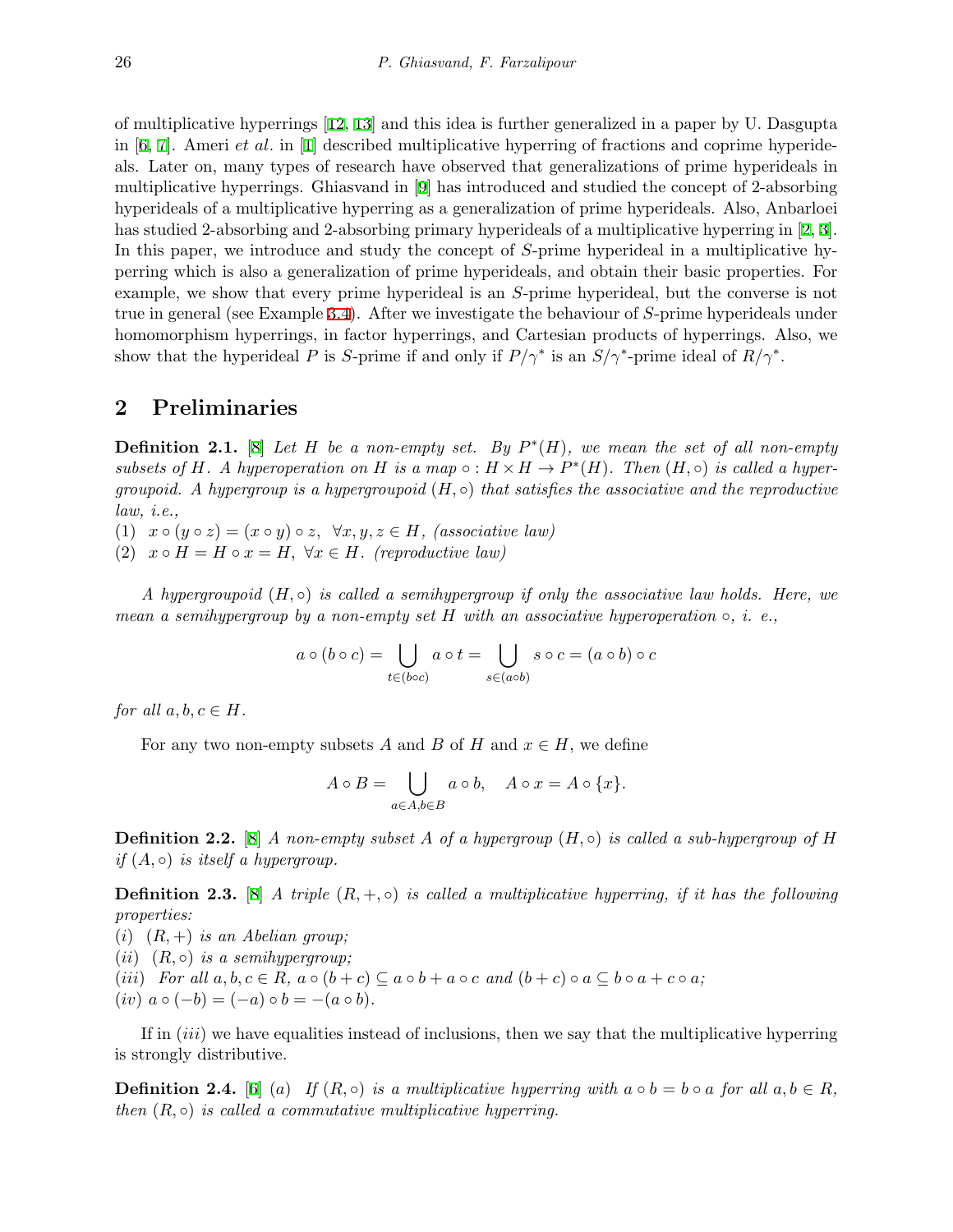(*b*) *A* non-zero element a of a multiplicative hyperring R is said to be unit if  $1 \in a \circ x$  and  $1 \in x \circ a$ *for some*  $x \in R$ *. The set of all unit elements of*  $R$  *is denoted by*  $U(R)$ *.* 

(*c*) *A commutative hyperring R with identity* 1 *is called hyperfield if every non-zero element of R is unit.*

**Example 2.5.** Let  $(R, +, \circ)$  be a ring and *I* be an ideal of *R*. We define the following hyperoperation on R: For all  $a, b \in R$ ,  $a \circ b = a \cdot b + I$ . Then  $(R, +, \circ)$  is a multiplicative hyperring.

**Definition 2.6.** [\[6\]](#page-9-6) (*a*) *Let* (*R,* +*, ◦*) *be a multiplicative hyperring and S be a non-empty subset of*  $R$ *. Then*  $S$  *is said to be a sub-hyperring of*  $R$  *if*  $(S, +, \circ)$  *is itself a multiplicative hyperring.* 

- (*b*) *A non-empty subset I of a multiplicative hyperring R is a hyperideal of R if*
- $(i)$   $a, b \in I$ , then  $a b \in I$ ,
- $(iii)$   $a \in I$  and  $r \in R$ , then  $r \circ a \subseteq I$ .

A hyperideal *I* of a commutative multiplicative hyperring *R* with identity 1 is finitely generated if  $I = \langle r_1, \dots, r_n \rangle$  for some  $r_1, \dots, r_n \in R$ , i. e., for any  $x \in I$ , there exist  $x_1, \dots, x_n \in R$  such that  $x \in r_1 \circ x_1 + \cdots + r_n \circ x_n$ . A hyperideal I of R is called principal if  $I = \langle x \rangle$  for some  $x \in R$ . Also, *R* is called principal hyperideal hyperring, if every hyperideal of *R* is principal.

Let *I*, *J* be two hyperideals of *R*. We define  $(I:_{R} J) = \{a \in R \mid a \circ J \subseteq I\}$ . It is clear that  $(I:_{R} J)$  is a hyperideal of *R*.

**Definition 2.7.** [\[6\]](#page-9-6) (*a*) *A proper hyperideal M of a multiplicative hyperring R is maximal in R if for any hyperideal*  $I \circ f R$ ,  $M \subset I \subseteq R$  *implies*  $I = M \circ I = R$ *.* 

(*b*) *A proper hyperideal P of a multiplicative hyperring R is said to be a prime hyperideal of R if for any*  $a, b \in R$ *,*  $a \circ b \subseteq P$  *implies*  $a \in P$  *or*  $b \in P$ *.* 

(*c*) *A proper hyperideal Q of a multiplicative hyperring R is said to be a primary hyperideal of R* if for any  $a, b \in R$ ,  $a \circ b \subseteq Q$  implies  $a \in Q$  or  $b^n \subseteq Q$ , for some  $n \in \mathbb{N}$ .

**Definition 2.8.** [[1](#page-9-10)] *Let I be a hyperideal of a multiplicative hyperring R* and  $R/I = \{r+I \mid r \in R\}$ *.* Define the operations + and  $\circ$  on R/I by  $(a + I) + (b + I) = a + b + I$  and  $(a + I) \circ (b + I) =$  $∪{c+I \mid c \in a \circ b}$ *. Then*  $(R/I, +, \circ)$  *is called a quotient hyperring.* 

**Definition 2.9.** [\[6](#page-9-6)] *Let C be the class of all finite products of elements of a multiplicative hyperring* R i. e.  $C = \{r_1 \circ r_2 \circ \cdots \circ r_n : r_i \in R, n \in \mathbb{N}\} \subseteq P^*(R)$ . A hyperideal I of R is said to be a C-ideal  $of$  *R if for any*  $A \in C$ *,*  $A \cap I \neq \emptyset$ *, then*  $A \subseteq I$ *.* 

Let *I* be a hyperideal of a multiplicative hyperring  $(R, +, \circ)$ . The intersection of all prime hyperideals of *R* containing *I* is called the radical of *I*, being denoted by  $Rad(I)$ . If the multiplicative hyperring *R* does not have any prime hyperideal containing *I*, we define  $Rad(I) = R$ . Also, the hyperideal  $\{r \in R : r^n \subseteq I \text{ for some } n \in \mathbb{N}\}\$  will be designated by  $D(I)$  and note that the inclusion *D*(*I*) *⊆ Rad*(*I*) always holds. In addition, if *I* is a *C*-ideal of *R*, other inclusion holds by [[6](#page-9-6), Proposition 3.2].

**Definition 2.10.** [\[1\]](#page-9-10) *Let R* and *S be hyperrings. A mapping*  $\phi : R \to S$  *is said to be a hyperring good homomorphism if for all*  $a, b \in R$ *;* 

- (1)  $\phi(a+b) = \phi(a) + \phi(b)$ ,
- $(2) \phi(a \circ b) = \phi(a) \circ \phi(b).$

Throughout this paper, *R* is a commutative multiplicative hyperring with scalar identity 1.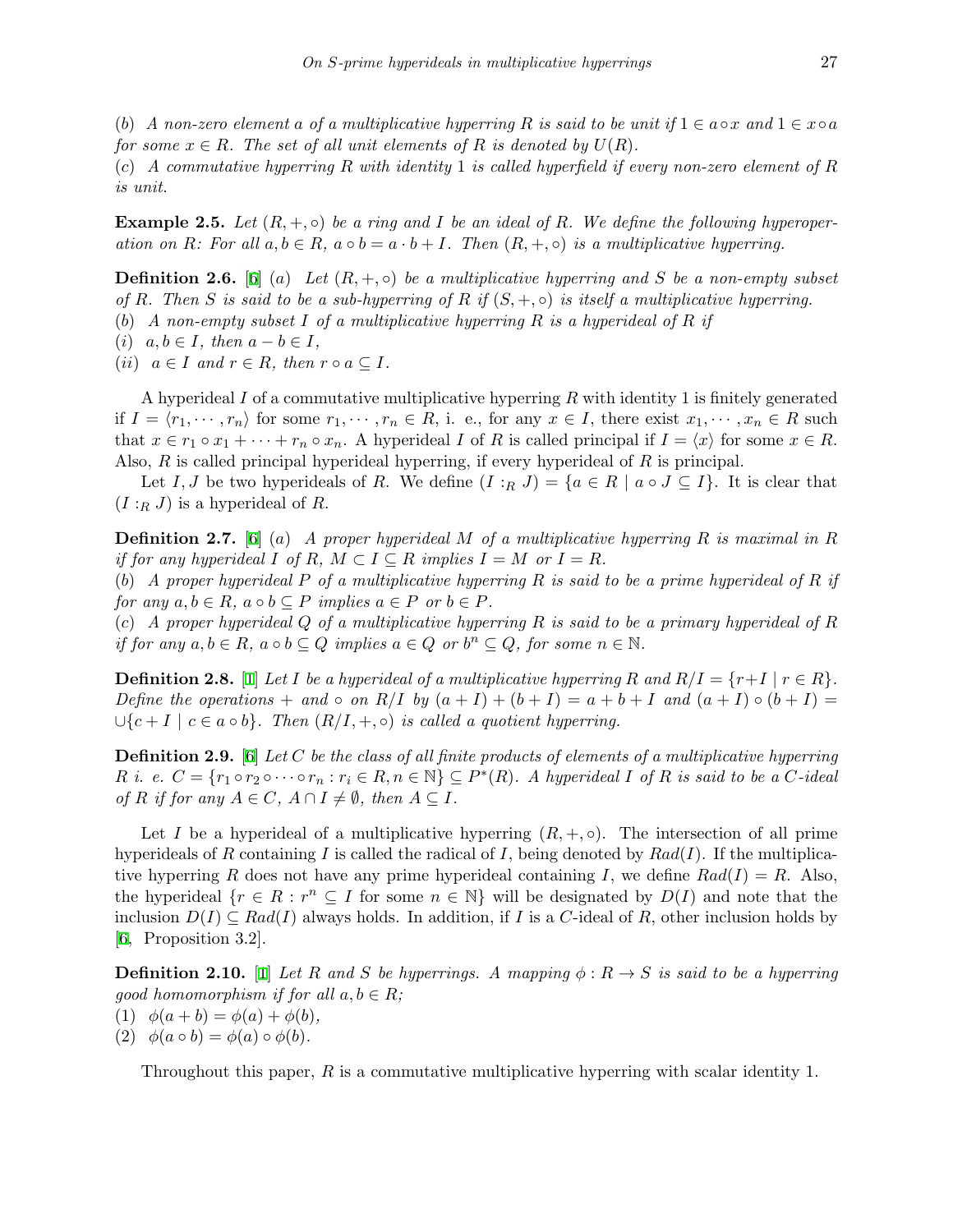### **3** *S***-prime hyperideals**

In this section, the basic properties of *S*-prime hyperideals are studied.

**Definition 3.1.** *A nonempty subset S of a multiplicative hyperring*  $(R, +, \circ)$  *with identity* 1 *is called a multiplicatively closed subset of*  $R$  *if*  $S \subseteq R$  *has the following properties:*  $(i)$  1  $\in$  *S*,

 $(ii)$   $s_1 \circ s_2 \cap S \neq \emptyset$  for all  $s_1, s_2 \in S$ .

**Example 3.2.** Let  $R = (\mathbb{Z}_5, +, \cdot)$ . For all  $a, b \in R$  we define the hyperoperation  $a * b = \{a \cdot b, 2a \cdot b\}$  $b, 3a \cdot b$ *}. Then*  $(R, +, *)$  *is a multiplicative hyperring, which is not strongly distributive. Now, let*  $S = \{\overline{1}, \overline{3}\}\$ *. Then S is a multiplicatively closed subset of*  $(R, +, *)$ *.* 

**Definition 3.3.** *Let R be a multiplicative hyperring, S ⊆ R be a multiplicatively closed subset of R* and *P* be a hyperideal of *R* such that  $P \cap S = \emptyset$ . We say that *P* is *S*-prime if there exists an  $s \in S$  such that for all  $a, b \in R$  with  $a \circ b \subseteq P$ , we have  $s \circ a \subseteq P$  or  $s \circ b \subseteq P$ .

<span id="page-3-0"></span>**Example 3.4.** Let  $(R, +, \cdot)$  be a ring. Then corresponding to every subset  $A \in P^*(R)(|A| \geq 2)$ , *there exists a multiplicative hyperring with absorbing zero*  $(R_A, +, \circ)$ *, where*  $R_A = R$  *and for* any  $\alpha, \beta \in R_A$ ,  $\alpha \circ \beta = \{ \alpha \cdot a \cdot \beta : a \in A \}$ . Let  $(R_A, +, \circ)$  be a commutative multiplicative *hyperring and element x indeterminate over RA. Consider the polynomial multiplicative hyperring*  $T = (R_A[x], +, *)$ , where operation + and hyperoperation  $*$  defined on  $T$  as follows: *for all*  $f(x) = \sum_{k=0}^{n} a_k x^k$  *and*  $g(x) = \sum_{k=0}^{m} b_k x^k$  *of T, we consider* 

$$
f(x) + g(x) = \sum_{k=0}^{\infty} (a_k + b_k) x^k, \quad f(x) * g(x) = \left\{ \sum_{k=0}^{n+m} c_k x^k \mid c_k \in \sum_{i+j=k} a_i \circ b_j \right\}.
$$

*Let*  $R_A = (\mathbb{Z}, +, \circ)$  *with*  $A = \{1, 2, 4\}$  *be the multiplicative hyperring. Consider the multiplicative polynomial hyperring*  $T = (\mathbb{Z}_A[x], +, *)$  *and*  $S = \{2^n | n \in \mathbb{N}\}$ *. Then S is a multiplicatively closed* subset of T. Let  $P = \langle 4x \rangle$ . It is easy to see that  $P \cap S = \emptyset$ . Put  $s = 4$ . Thus P is an S-prime hyperideal of T, but P is not a prime hyperideal of T because  $2 \circ 2x = \{4x, 8x, 16x\} \subseteq P$  but  $2 \notin P$  $and$   $2x \notin P$ *.* 

**Proposition 3.5.** *Let*  $R$  *be a multiplicative hyperring and*  $S \subseteq R$  *be a multiplicatively closed subset of R. Then:*

(*i*) *Every prime hyperideal P* of *R* such that  $P \cap S = \emptyset$  is also an *S*-prime hyperideal of *R*.

(*ii*) *If S consists of units of R, then a hyperideal P of R is prime if and only if P is S-prime.*

(*iii*) Let  $S_1 \subseteq S_2$  be a multiplicatively closed subset of R. If P is an  $S_1$ -prime hyperideal of R *such that*  $P \cap S_2 = \emptyset$ *, then*  $P$  *is an*  $S_2$ -prime hyperideal of R.

*Proof.* The proof is straightforward.

Let *I* be a hyperideal of a multiplicative hyperring *R* and  $x \in I$ . We note  $(I : x) = \{r \in I\}$  $R \mid r \circ x \subseteq I$ . Then for all  $x \in R$ ,  $(I : x)$  is a hyperideal of *R*.

<span id="page-3-1"></span>**Proposition 3.6.** *Let*  $R$  *be a multiplicative hyperring,*  $S \subseteq R$  *be a multiplicatively closed subset of*  $R$  *and*  $P$  *be a hyperideal of*  $R$  *such that*  $P \cap S = \emptyset$ *. Then*  $P$  *is an S*-prime hyperideal of  $R$  *if and only if*  $(P : s)$  *is a prime hyperideal of*  $R$  *for some*  $s \in S$ *.* 

 $\Box$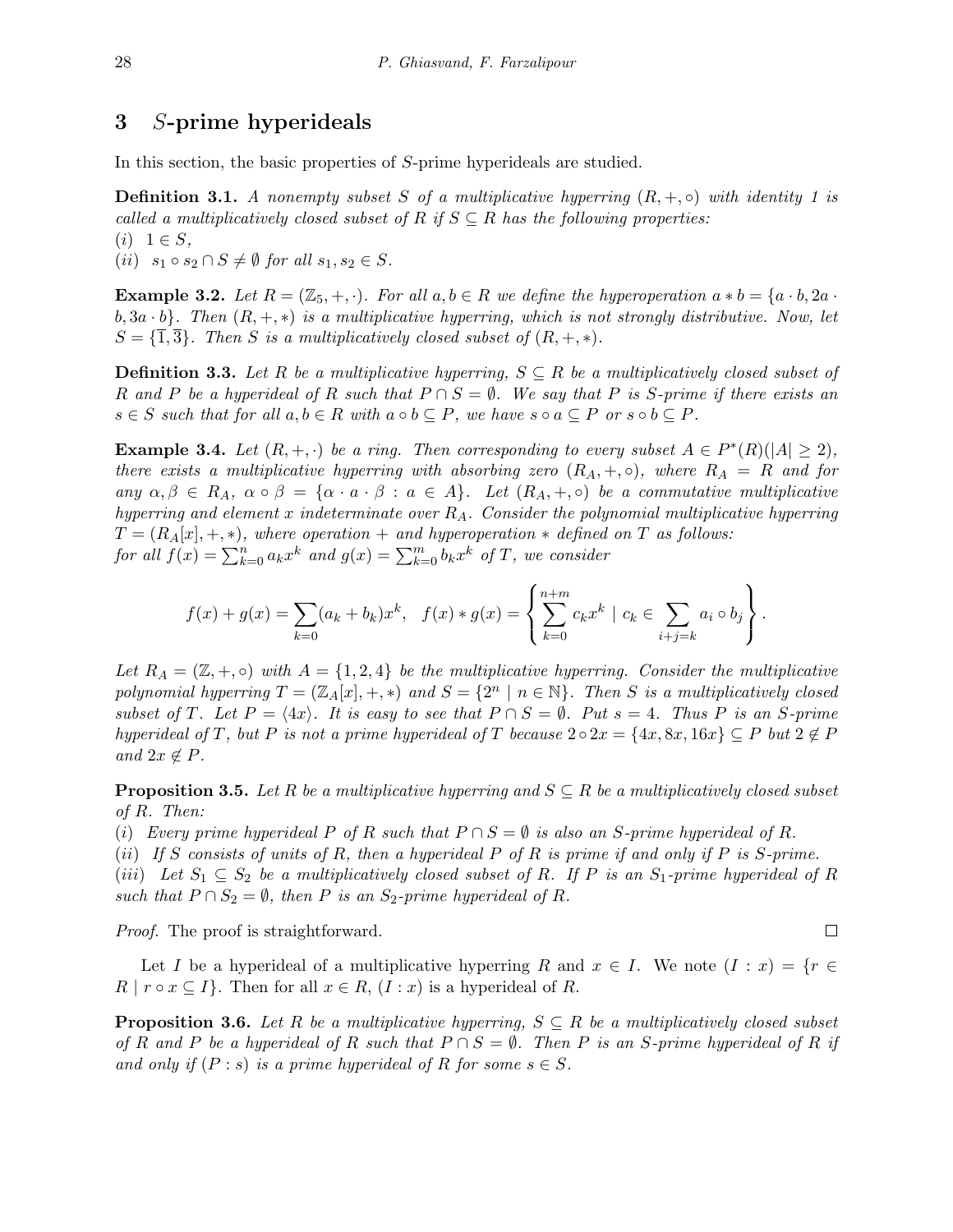*Proof.*  $(\Rightarrow)$  Since *P* is an *S*-prime hyperideal of *R*, there exists an  $s \in S$  such that for all  $a, b \in R$ with  $a \circ b \subseteq P$ , then  $s \circ a \subseteq P$  or  $s \circ b \subseteq P$ . Let  $a \circ b \subseteq (P : s)$  where  $a, b \in R$ . Hence  $(s \circ a) \circ b \subseteq P$ . Thus for any  $t \in s \circ a$ ,  $t \circ b \subseteq P$ . Since P is an S-prime hyperideal, then  $s_1 \circ t \subseteq P$  or  $s_1 \circ b \subseteq P$ . Since for all  $t \in s \circ a$ , we have  $s_1 \circ t \subseteq P$ , so  $(s_1 \circ s) \circ a \subseteq P$ . Since  $s, s_1 \in S$  and S is a subalgebra, we get  $(s_1 \circ s) \cap S \neq \emptyset$ . So there exists  $u \in (s_1 \circ s) \cap S$  such that  $u \circ a \subseteq P$ . Thus  $s \circ u \subseteq P$  or  $s \circ a \subseteq P$  because P is an S-prime hyperideal. If  $s \circ u \subseteq P$ , then  $(s \circ u) \cap S \subseteq P \cap S = \emptyset$  which is a contradiction. Thus  $s \circ a \subseteq P$  or  $s \circ b \subseteq P$ . Therefore  $a \in (P : s)$  or  $b \in (P : s)$ , and so P is a prime hyperideal of *R*.

(←) Let  $(P : s)$  is a prime hyperideal. Assume that  $a ∘ b ⊆ P$  for some  $a, b ∈ R$ . It is clear that  $P \subseteq (P : s)$  since *P* is a hyperideal. Thus  $a \circ b \subseteq (P : s)$ , so since  $(P : s)$  is prime,  $a \in (P : s)$  or  $b \in (P : s)$ . Therefore  $s \circ a \subseteq P$  or  $s \circ b \subseteq P$ , as required.  $\Box$ 

**Proposition 3.7.** *Let*  $R$  *be a multiplicative hyperring,*  $S \subseteq R$  *be a multiplicatively closed subset of R and P be a hyperideal of R disjoint with S. Then*

(i) If J is a hyperideal of R such that  $J \cap S \neq \emptyset$  and P is an S-prime hyperideal of R, then JP *is an S-prime hyperideal of R.*

(ii) Let  $R \subseteq R'$  be an extension of R. If Q is an S-prime hyperideal of R', then  $Q \cap R$  is an *S-prime hyperideal of R.*

*Proof.* (i) Let  $t \in J \cap S$ . Let  $a \circ b \subseteq JP \subseteq P$  where  $a,b \in R$ . Hence there exists an  $s \in S$  such that  $s \circ a \subseteq P$  or  $s \circ b \subseteq P$ . Thus  $t \circ s \circ a \subseteq JP$  or  $t \circ s \circ b \subseteq JP$ . Since  $(t \circ s) \cap S \neq \emptyset$ , so there is  $u \in (t \circ s) \cap S$ . Thus  $u \circ a \subseteq JP$  or  $u \circ b \subseteq JP$ . So  $JP$  is an *S*-prime hyperideal of *R*.

(*ii*) Let  $a \circ b \subseteq Q \cap R$  where  $a, b \in R$ . Since Q is an *S*-prime hyperideal of  $R'$ , there exists  $s \in S$ such that  $s \circ a \subseteq Q$  or  $s \circ b \subseteq Q$ . Therefore,  $s \circ a \subseteq Q \cap R$  or  $s \circ b \subseteq Q \cap R$ .  $\Box$ 

**Theorem 3.8.** Let  $R$  be a multiplicative hyperring and  $S \subseteq R$  be a multiplicatively closed subset *of*  $R$ *. Suppose*  $f: R \to R'$  *is a good homomorphism of hyperrings such that*  $f(S)$  *does not contain zero.* If  $Q$  *is an*  $f(S)$ -prime hyperideal of  $R'$ , then  $f^{-1}(Q)$  *is an*  $S$ -prime hyperideal of  $R$ .

*Proof.* It is easy to see that  $f(S)$  is a multiplicatively closed subset of R<sup>'</sup>. Let Q be an  $f(S)$ -prime hyperideal of *R'*. Hence there exists an  $s \in S$  such that for all  $x, y \in R'$  if  $x \circ y \subseteq Q$ , then  $f(s) \circ x \subseteq Q$  or  $f(s) \circ y \subseteq Q$ . Let  $P = f^{-1}(Q)$ . Hence we have  $P \cap S = \emptyset$  since  $Q \cap f(S) = \emptyset$ . Let  $a \circ b \subseteq P$  where  $a, b \in R$ . Thus  $f(a \circ b) = f(a) \circ f(b) \subseteq Q$  which implies that  $f(s) \circ f(a) \subseteq Q$  or  $f(s) \circ f(b) \subseteq Q$ . Therefore  $f(s \circ a) \subseteq Q$  or  $f(s \circ b) \subseteq Q$  since f is a good homomorphism. Hence  $s \circ a \subseteq f^{-1}(Q) = P$  or  $s \circ b \subseteq f^{-1}(Q) = P$ , as needed.  $\Box$ 

Let *R* be a multiplicative hyperring,  $S \subseteq R$  be a multiplicatively closed subset of *R* and *I* be a hyperideal of *R* such that  $I \cap S = \emptyset$ . Let  $s \in S$ , we denote by  $\overline{s} = s + I$  the equivalence class of *s* in the quotient hyperring  $R/I$ . Let  $\overline{S} = \{s + I \mid s \in S\}$ . Then  $\overline{S}$  is a multiplicatively closed subset of  $R/I$ , because if  $s + I$ ,  $t + I \in \overline{S}$ , then  $(s + I) \circ (t + I) \cap \overline{S} \neq \emptyset$  because  $s \circ t \cap S \neq \emptyset$ .

**Proposition 3.9.** *Let*  $R$  *be a multiplicative hyperring,*  $S \subseteq R$  *be a multiplicatively closed subset of*  $R$  and  $I$  be a hyperideal of  $R$  such that  $I \cap S = \emptyset$ . Let  $P$  be a proper hyperideal of  $R$  containing *I* such that  $(P/I) ∩ \overline{S} = ∅$ *. Then P* is an *S*-prime hyperideal of *R* if and only if  $P/I$  is an  $\overline{S}$ -prime *hyperideal of R/I.*

*Proof.* Let *P* be an *S*-prime hyperideal. Then there exists an  $s \in S$  such that for all  $a, b \in R$  with  $a \circ b \subseteq P$ , then  $s \circ a \subseteq P$  or  $s \circ b \subseteq P$ . Let  $(a+I) \circ (b+I) \subseteq P/I$  where  $a+I, b+I \in R/I$ . Hence  $a \circ b \subseteq P$ , and so  $s \circ a \subseteq P$  or  $s \circ b \subseteq P$ . Thus  $(s+I) \circ (a+I) \subseteq P/I$  or  $(s+I) \circ (b+I) \subseteq P/I$ . Therefore,  $P/I$  is an *S*-prime hyperideal of  $R/I$ .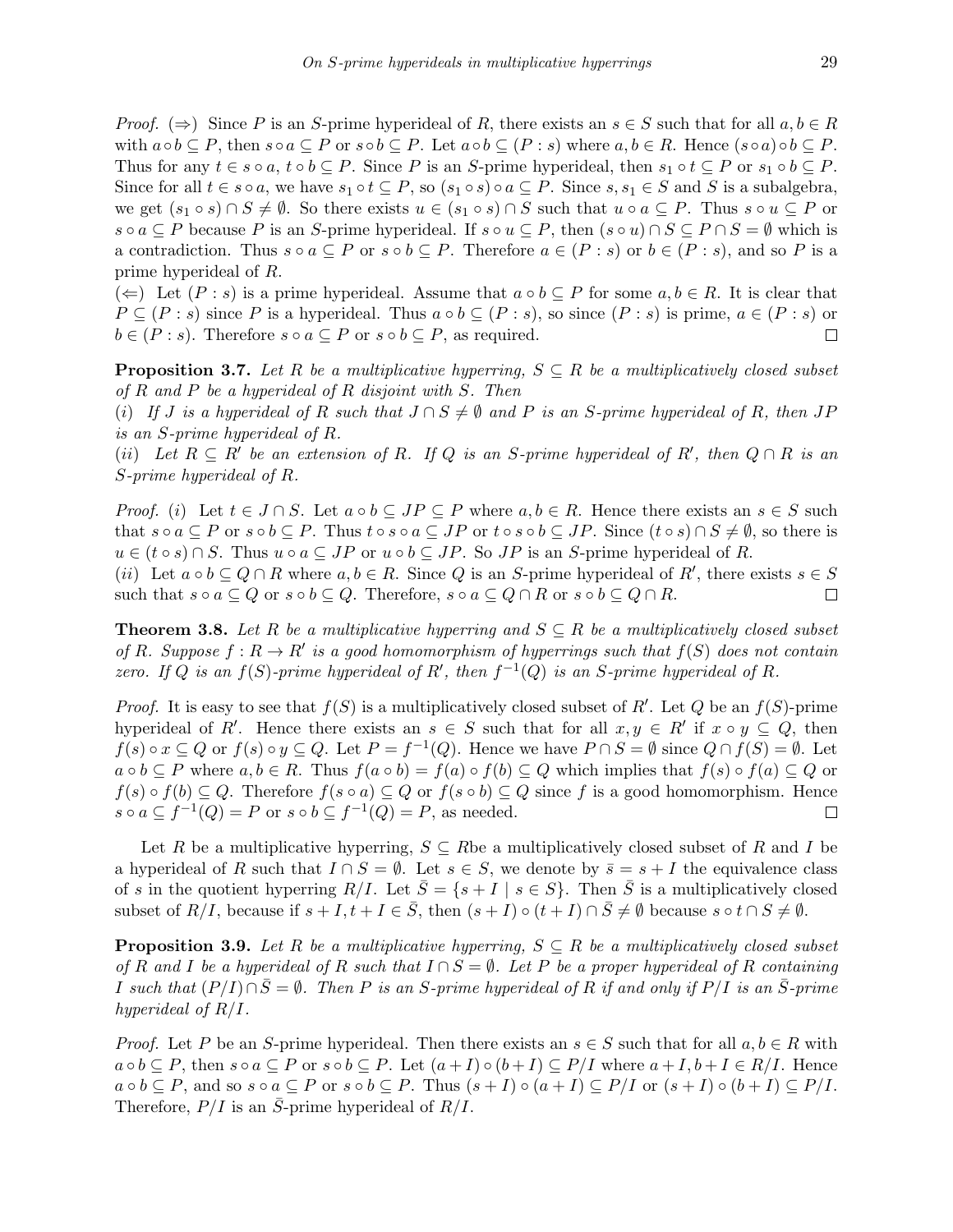Conversely, since  $(P/I) \cap \overline{S} = \emptyset$ , we can easily prove that  $P \cap S = \emptyset$ . Let  $a \circ b \subseteq P$  where  $a, b \in R$ . Thus  $(a+I) \circ (b+I) \subseteq P/I$ . There exists an  $\overline{s} = s+I \in \overline{S}$  such that  $(s+I) \circ (a+I) \subseteq P/I$ or  $(s+I) \circ (b+I) \subseteq P/I$ . Hence we conclude  $s \circ a \subseteq P$  or  $s \circ b \subseteq P$ , as required.  $\Box$ 

<span id="page-5-0"></span>**Theorem 3.10.** *Let*  $R$  *be a multiplicative hyperring,*  $S \subseteq R$ *be a multiplicatively closed subset of R* and *P* be a hyperideal of *R* such that  $P \cap S = \emptyset$ . Then *P* is an *S*-prime hyperideal of *R* if and only if there exists an  $s \in S$  such that for all hyperideals I, J of R, if  $IJ \subseteq P$ , then  $s \circ I \subseteq P$  or  $s \circ J \subseteq P$ *.* 

*Proof.* ( $\Leftarrow$ ) Let  $a \circ b \subseteq P$  where  $a, b \in R$ . Thus  $\langle a \circ b \rangle \subseteq P$ . By [\[6,](#page-9-6) Proposition 2.15], we have  $\langle a \rangle \circ \langle b \rangle \subseteq \langle a \circ b \rangle$ , and so  $\langle a \rangle \circ \langle b \rangle \subseteq P$ . Thus there exists an  $s \in S$  such that  $s \circ \langle a \rangle \subseteq P$  or *s*  $\circ$   $\langle b \rangle$  ⊆ *P* by hypothesis. Therefore *s*  $\circ$  *a* ⊆ *P* or *s*  $\circ$  *b* ⊆ *P*, hence *P* is *S*-prime.

 $(\Rightarrow)$  Since P is S-prime, there exists an  $s \in S$  such that  $a \circ b \subseteq P$ , implies  $s \circ a \subseteq P$  or  $s \circ b \subseteq P$ for any  $a, b \in R$ . Let for all  $t \in S$ , there exist hyperideals  $A, B$  of  $R$  with  $AB \subseteq P$ ,  $t \circ A \nsubseteq P$  and  $t \circ B \nsubseteq P$ . Since  $s \in S$ , there exists hyperideals I, J of R with  $IJ \subseteq P$ ,  $t \circ I \nsubseteq P$  and  $t \circ J \nsubseteq P$ . Thus there exist  $a \in I$  and  $b \in J$  such that  $s \circ a \nsubseteq P$  and  $s \circ b \nsubseteq P$  with  $a \circ b \subseteq I$   $\subseteq P$  that it contradicts with hypothesis.  $\Box$ 

<span id="page-5-1"></span>**Corollary 3.11.** *Let*  $R$  *be a multiplicative hyperring,*  $S \subseteq R$  *be a multiplicatively closed subset of R* and *P* be a hyperideal of *R* such that  $P \cap S = \emptyset$ . Then *P* is an *S*-prime hyperideal of *R* if and only if there exists an  $s \in S$  such that for all hyperideals  $I_1, I_2, \cdots, I_n$  of R, if  $I_1I_2 \cdots I_n \subseteq P$ , then  $s \circ I_i \subseteq P$  *for some*  $i \in \{1, 2, \ldots, n\}$ *.* 

*Proof.*  $(\Leftarrow)$  It follows from Theorem [3.10](#page-5-0).

 $(\Rightarrow)$  Since P is S-prime, there exists an  $s \in S$  so that  $a \circ b \subseteq P$ , implies  $s \circ a \subseteq P$  or  $s \circ b \subseteq P$ for any  $a, b \in R$ . We will proceed by induction on *n*. For  $n = 2$ , the result is true by Theorem [3.10](#page-5-0). Let  $n \geq 3$ . Suppose that the property holds up to the order  $n-1$  and let  $I_1, I_2, \cdots, I_n$  be hyperideals of *R* such that  $I_1I_2 \cdots I_n \subseteq P$ . Thus  $(I_1I_2 \cdots I_{n-1})I_n \subseteq P$ . Hence by Theorem [3.10](#page-5-0),  $s \circ (I_1 I_2 \cdots I_{n-1}) \subseteq P$  or  $s \circ I_n \subseteq P$ . If  $s(I_1 I_2 \cdots I_{n-1}) \subseteq P$ , then  $(s \circ s) \circ I_1 \subseteq P$  or  $s \circ I_i \subseteq P$  for some  $i \in \{2, \dots, n-1\}$ . If  $(s \circ s) \circ I_1 \subseteq P$ , then  $t \circ I_1 \subseteq P$  for some  $t \in s \circ s \cap S$ . Hence  $s \circ t \subseteq P$ or  $s \circ I_1 \subseteq P$ , but if  $s \circ t \subseteq P$ , then  $(s \circ t) \cap S \subseteq P \cap S = \emptyset$ , a contradiction. Therefore,  $s \circ I_i \subseteq P$ for some  $i \in \{1, \cdots, n\}$ . □

<span id="page-5-2"></span>**Proposition 3.12.** Let R be a multiplicative hyperring,  $S \subseteq R$  be a multiplicatively closed subset *of*  $R$  *and*  $P$  *be a hyperideal of*  $R$  *such that*  $P \cap S = \emptyset$ *. Then*  $P$  *is an S*-prime hyperideal of  $R$  *if* and only if there exists an  $s \in S$  such that for all  $a_1, a_2, \dots, a_n$  of R, if  $a_1 \circ a_2 \circ \dots \circ a_n \subseteq P$ , then *s*  $\circ$  *a*<sub>*i*</sub>  $\subseteq$  *P for some i*  $\in$  {1*,* 2*, . . . , n*}*.* 

*Proof.*  $(\Leftarrow)$  Take  $n = 2$ .

( $\Rightarrow$ ) Let *P* be an *S*-prime hyperideal of *R*. Then there exists an *s* ∈ *S* so that *a* ∘ *b* ⊆ *P*, implies  $s \circ a \subseteq P$  or  $s \circ b \subseteq P$  for any  $a, b \in R$ . Let  $a_1 \circ a_2 \circ \cdots \circ a_n \subseteq P$  where  $a_1, \cdots, a_n \in R$ . Hence  $\langle a_1 \circ a_2 \circ \cdots \circ a_n \rangle \subseteq P$ , so by [[6](#page-9-6), Proposition 2.15] and induction, we get  $\langle a_1 \rangle \circ \cdots \circ \langle a_n \rangle \subseteq P$  $\langle a_1 \circ a_2 \circ \cdots \circ a_n \rangle \subseteq P$ . Thus by Corollary [3.11,](#page-5-1)  $s \circ \langle a_i \rangle \subseteq P$  for some  $i \in \{1, 2, ..., n\}$ .  $\Box$ 

**Corollary 3.13.** *Let*  $R$  *be a multiplicative hyperring,*  $S \subseteq R$  *be a multiplicatively closed subset of R* and *P* be a hyperideal of *R* such that  $P \cap S = \emptyset$ . Then *P* is prime hyperideal of *R* if and only if for all hyperideals  $I_1, I_2, \cdots, I_n$  of R, if  $I_1I_2 \cdots I_n \subseteq P$ , then  $I_i \subseteq P$  for some  $i \in \{1, 2, \ldots, n\}$ .

*Proof.* Take  $S = \{1\}$  in Corollary [3.11](#page-5-1).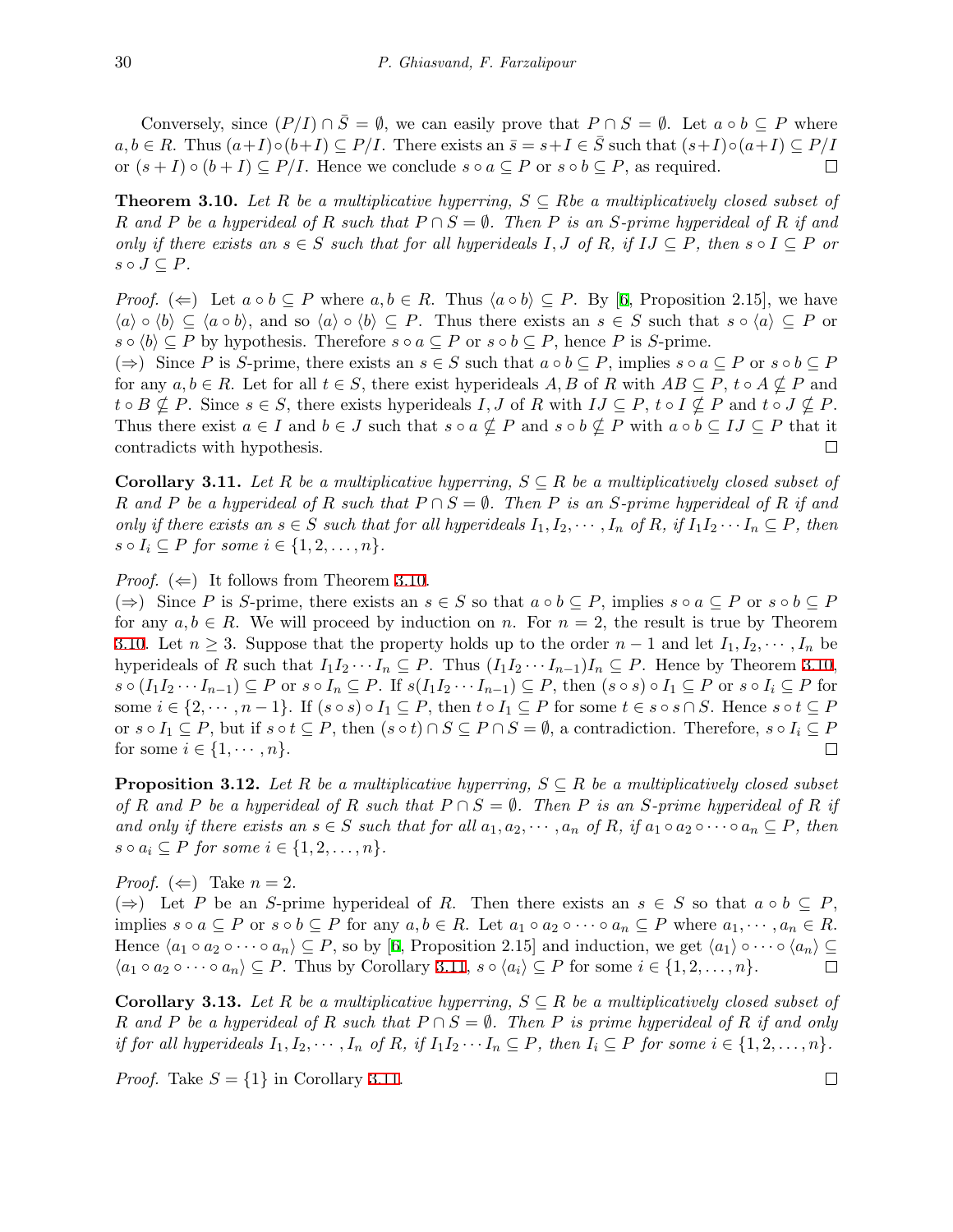**Proposition 3.14.** Let  $R$  be a multiplicative hyperring,  $S \subseteq R$  be a multiplicatively closed subset of R and P be a hyperideal of R such that  $P \cap S = \emptyset$ . Then if I is a C-hyperideal of R and P an S-prime hyperideal of R such that  $I \subseteq P$ , then there exists an  $s \in S$  such that  $s \circ (Rad(I)) \subseteq P$ .

*Proof.* Let  $a \in Rad(I)$ . Since *I* is a *C*-ideal, we have  $Rad(I) = D(I) = \{r \in R \mid r^n \subseteq I\}$ *I* for some  $n \in \mathbb{N}$ . Hence  $a^n \subseteq I \subseteq P$  for some  $n \in \mathbb{N}$ . Thus there exists an  $s \in S$  such that  $s \circ a \subseteq P$  by Proposition [3.12](#page-5-2), and so  $s \circ (Rad(I)) \subseteq P$ .  $\Box$ 

**Theorem 3.15.** *Let*  $R$  *be a multiplicative hyperring and*  $S \subseteq R$  *be a multiplicatively closed subset* of R. Let I be a hyperideal of R and  $P_1, P_2, \cdots, P_n$  be S-prime C-hyperideals of R such that  $I \subseteq \bigcup_{i=1}^{n} P_i$ . Then there exists an  $s \in S$  and  $i \in \{1, 2, \cdots, n\}$  such that  $s \circ I \subseteq P_i$ .

*Proof.* Let  $P_1, P_2, \cdots, P_n$  be *S*-prime *C*-hyperideals of *R*. Let  $I \subseteq \bigcup_{i=1}^n P_i$ . By Proposition [3.6](#page-3-1), for all  $i, 1 \leq i \leq n$ , there exists  $s_i \in S$  such that  $(P_i : s_i)$  is a prime hyperideal of R. We have  $I \subseteq \bigcup_{i=1}^n P_i \subseteq \bigcup_{i=1}^n (P_i : s_i)$ . Thus by [\[6,](#page-9-6) Proposition 2.15], there exists  $i \in \{1, \dots, n\}$  such that  $I \subseteq (P_i : s_i)$ , and so  $s_i \circ I \subseteq P_i$ .  $\Box$ 

Let  $(R_1, +, \circ)$  and  $(R_2, +, \circ)$  be two multiplicative hyperrings with identity 1. Then  $(R =$  $R_1 \times R_2, +, \circ$ ) is a multiplicative hyperring with operation + and the hyperoperation  $\circ$  are defined, respectively, as  $(x, y) + (z, t) = (x + z, y + t)$  and  $(x, y) \circ (z, t) = \{(a, b) \in R \mid a \in x \circ z, b \in y \circ t\}$ for all  $(x, y)$ *,*  $(z, t) \in R$ .

**Theorem 3.16.** *Let*  $R = R_1 \times R_2$  *be a decomposable hyperring where*  $R_1$  *and*  $R_2$  *be multiplicative hyperrings with identity* 1 *and*  $S = S_1 \times S_2$  *where*  $S_i$  *be a multiplicatively closed subset of*  $R_i$ *. Suppose*  $P = P_1 \times P_2$  *is a hyperideal of R. Then the following are equivalent:* 

(*i*) *P is an S-prime hyperideal of R.*

(*ii*)  $P_1$  *is an*  $S_1$ -prime hyperideal of  $R_1$  and  $P_2 \cap S_2 \neq \emptyset$  or  $P_2$  *is an*  $S_2$ -prime hyperideal of  $R_2$ *and*  $P_1$  ∩  $S_1 \neq \emptyset$ *.* 

*Proof.* (i)  $\Rightarrow$  (ii) Since  $(1,0) \circ (0,1) \subseteq P$ , then there exists an  $s = (s_1, s_2) \in S$  so that  $s \circ (1,0) \subseteq P$ or  $s(0,1) \subseteq P$ . Thus  $P_1 \cap S_1 \neq \emptyset$  or  $P_2 \cap S_2 \neq \emptyset$ . We may assume that  $P_1 \cap S_1 \neq \emptyset$ . As  $P \cap S = \emptyset$ , we have  $P_2 \cap S_2 = \emptyset$ . Let  $a \circ b \subseteq P_2$  for some  $a, b \in R_2$ . Since  $(0, a) \circ (0, b) \subseteq P$  and P is an S-prime hyperideal of R,  $s \circ (0, a) \subseteq P$  or  $s \circ (0, b) \subseteq P$ . Hence we get  $s_2 \circ a \subseteq P_2$  or  $s_2 \circ b \subseteq P_2$ . Thus  $P_2$  is an  $S_2$ -prime hyperideal of  $R_2$ . In the other case, one can easily show that  $P_1$  is an  $S_1$ -prime hyperideal of *R*1.

 $(ii) \Rightarrow (i)$  Assume that  $P_1 \cap S_1 \neq \emptyset$  and  $P_2$  is an  $S_2$ -prime hyperideal of  $R_2$ . Therefore there exists an  $s_1 \in P_1 \cap S_1$ . Let  $(a, b) \circ (c, d) \subseteq P$  for some  $a, c \in R_1$  and  $b, d \in R_2$ . This yields that  $b \circ d \subseteq P_2$ and so there exists an  $s_2 \in S_2$  so that  $s_2 \circ b \subseteq P_2$  or  $s_2 \circ d \subseteq P_2$ . Put  $s = (s_1, s_2) \in S$ . Thus we get  $s \circ (a, b) \subseteq P$  or  $s \circ (c, d) \subseteq P$ . Therefore, P is an *S*-prime hyperideal of R. In the other case, one can similarly prove that *P* is an *S*-prime hyperideal of *R*.  $\Box$ 

Let  $(R, +, \circ)$  be a hyperring with identity 1. We define the relation  $\gamma$  as follows:  $a\gamma b$  if and only if  $a, b \subseteq U$  where *U* is a finite sum of finite products of elements of *R*, i.e.,

$$
a\gamma b \Leftrightarrow \exists z_1, z_2, \cdots, z_n \in R
$$
 such that  $\{a, b\} \subseteq \sum_{j \in J} \prod_{i \in I_j} z_i, I_j, J \subseteq \{1, 2, \cdots, n\}.$ 

We denote the transitive closure of  $\gamma$  by  $\gamma^*$ . The relation  $\gamma^*$  is the smallest equivalence relation on a multiplicative hyperring  $(R, +, \circ)$  such that the quotient  $R/\gamma^*$ , the set of all equivalence classes, is a fundamental ring. Let *U* be the set of all finite sums of products of elements of *R*. We can rewrite the definition of  $\gamma^*$  on *R* as follows: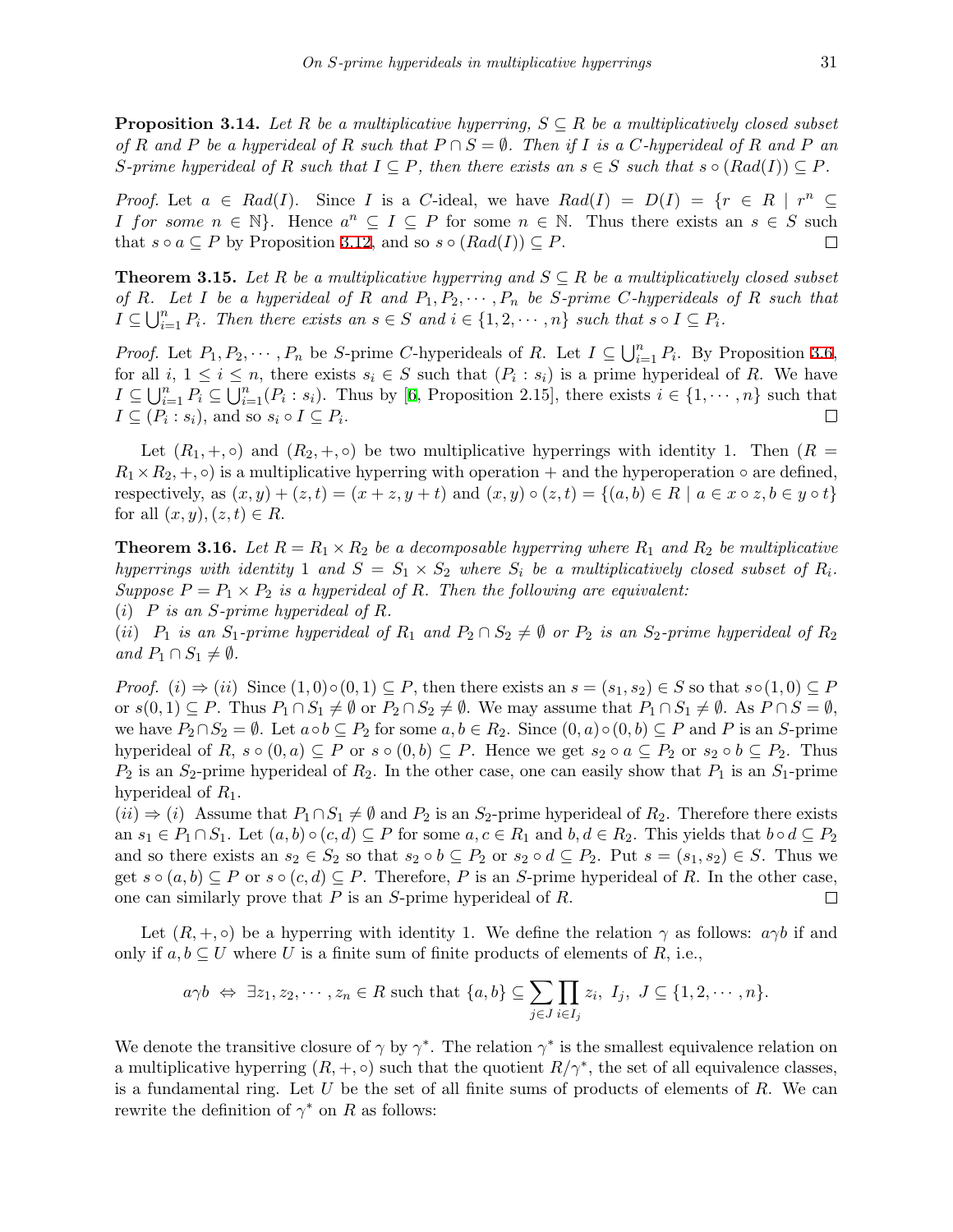$a\gamma b \Leftrightarrow \exists z_1, z_2, \cdots, z_n \in R$  with  $z_1 = a$  and  $z_{n+1} = b$  and  $u_1, u_2, \cdots, u_n \in U$  such that  $\{z_i, z_{i+1}\} \subseteq$  $u_i$  for  $i \in \{1, 2, \dots, n\}.$ 

Suppose that  $\gamma^*(a)$  is the equivalence class containing  $a \in R$ . Then, both the sum  $\oplus$  and the product  $\odot$  in  $R/\gamma^*$  are defined as follows:  $\gamma^*(a) \oplus \gamma^*(b) = \gamma^*(c)$  for all  $c \in \gamma^*(a) + \gamma^*(b)$  and  $\gamma^*(a) \odot \gamma^*(b) = \gamma^*(d)$  for all  $d \in \gamma^*(a) \circ \gamma^*(b)$ . Then  $R/\gamma^*$  is a ring, which is called a fundamental ring of  $R$  (see [\[8\]](#page-9-1)).

**Proposition 3.17.** Let R be a multiplicative hyperring with scaler 1. Then  $S \subseteq R$  is a mul*tiplicatively closed subset of R if and only if S/γ∗ is a multiplicatively closed subset of the ring*  $R/\gamma^*$ .

*Proof.* Let  $S \subseteq R$  be a multiplicatively closed subset of R. Suppose  $x, y \in S/\gamma^*$ . We show that  $xy \in S/\gamma^*$ . We have  $x = \gamma^*(s)$  and  $y = \gamma^*(t)$  for some  $s, t \in S$ . Hence  $xy = \gamma^*(s)\gamma^*(t) = \gamma^*(s \circ t)$ . Since  $(s \circ t) \cap S \neq \emptyset$ , there exists  $u \in (s \circ t) \cap S$ . Thus  $xy = \gamma^*(s \circ t) = \gamma^*(u) \in S/\gamma^*$  since  $\gamma^*$  is a strongly regular relation of *R*.

Conversely, let  $S/\gamma^*$  be a multiplicatively closed subset of  $R/\gamma^*$ . Let  $s_1, s_2 \in S$ . We show that  $(s_1 \circ s_2) \cap S \neq \emptyset$ . We have  $\gamma^*(s_1), \gamma^*(s_2) \in S/\gamma^*$ . Thus  $\gamma^*(s_1)\gamma^*(s_2) \in S/\gamma^*$  since  $R/\gamma^*$ is a multiplicatively closed subset of  $R/\gamma^*$ . Hence  $\gamma^*(s_1 \circ s_2) = \gamma^*(s_1)\gamma^*(s_2) \in S/\gamma^*$ . Therefore  $s_1 \circ s_2 \subseteq S$ , and so  $(s_1 \circ s_2) \cap S \neq \emptyset$ . Thus *S* is a multiplicatively closed subset of *R*.  $\Box$ 

**Theorem 3.18.** *Let*  $R$  *be a multiplicative hyperring with identity 1 and*  $S \subseteq R$  *be a multiplicatively closed subset of R. Then the hyperideal P is S*-prime *if* and only if  $P/\gamma^*$  *is an*  $S/\gamma^*$ -prime ideal *of*  $R/\gamma^*$ .

*Proof.* Let *P* be an *S*-prime hyperideal of *R*. Let  $xy \in P/\gamma^*$  where  $x, y \in R/\gamma^*$ . Thus there exist  $a, b \in R$  such that  $x = \gamma^*(a)$  and  $y = \gamma^*(b)$ . Hence  $xy = \gamma^*(a \circ b) \in P/\gamma^*$ , and so  $a \circ b \subseteq P$ . Then there exists an  $s \in S$  such that  $s \circ a \subseteq P$  or  $s \circ b \subseteq P$  since P is an *S*-prime hyperideal of R. Therefore  $\gamma^*(s)\gamma^*(a) = \gamma^*(s \circ a) \in P/\gamma^*$  or  $\gamma^*(s)\gamma^*(b) = \gamma^*(s \circ b) \in P/\gamma^*$  since  $\gamma^*$  is a strongly regular relation of *R*.

Conversely, assume that  $P/\gamma^*$  is an  $S/\gamma^*$ -prime ideal of  $R/\gamma^*$ . Let  $a \circ b \subseteq P$  where  $a, b \in R$ . Thus  $\gamma^*(a \circ b) = \gamma^*(a)\gamma^*(b) \in P/\gamma^*$ . Thus there exists  $s \in S$  such that  $\gamma^*(s)\gamma^*(a) \in P/\gamma^*$  or  $\gamma^*(s)\gamma^*(b) \in P/\gamma^*$  since  $P/\gamma^*$  is an  $S/\gamma^*$ -prime ideal of  $R/\gamma^*$ . Therefore  $s \circ a \subseteq P$  or  $s \circ b \subseteq P$ , as required.  $\Box$ 

**Example 3.19.** Let  $R = \{0, 1, 2, 3\}$ . Consider the multiplicative hyperring  $(R, +, \circ)$ *, where oper* $ation + and hyperoperation \circ are defined on R as follows,$ 

| $+$ $\begin{array}{ccc} 0 & 1 & 2 & 3 \end{array}$      |                                     |  |  |  | $\circ$   $\theta$   $1$   $2$   $3$                                                |  |
|---------------------------------------------------------|-------------------------------------|--|--|--|-------------------------------------------------------------------------------------|--|
| $\begin{array}{c cccc}\n0 & 0 & 1 & 2 & 3\n\end{array}$ |                                     |  |  |  | $\theta \begin{bmatrix} \{\theta\} & \{\theta\} & \{\theta\} \end{bmatrix}$ {0} {0} |  |
|                                                         | $1 \quad 1 \quad 2 \quad 3 \quad 0$ |  |  |  | $1 \mid \{0\} \{1, 3\} \{2\} \{1, 3\}$                                              |  |
|                                                         | $2 \mid 2 \mid 3 \mid 0 \mid 1$     |  |  |  | 2   $\{0\}$ $\{2\}$ $\{0\}$ $\{2\}$                                                 |  |
| $\begin{array}{c cccc}\n3 & 3 & 0 & 1 & 2\n\end{array}$ |                                     |  |  |  | $3 \mid \{\emptyset\} \{1, 3\} \{2\} \{1, 3\}$                                      |  |

Let  $S = \{1,3\}$  and  $P = \{0,2\}$ . Then it is easy to verify that S is a multiplicatively closed subset *of*  $R$  *and*  $P$  *is a prime hyperideal of*  $R$ *. Since*  $S \cap P = \emptyset$ *, then*  $P$  *is an*  $S$ *-prime hyperideal of*  $R$ *.* 

*Also, we have*  $S/\gamma^* = {\gamma^*(1), \gamma^*(3)}$  *which is a multiplicatively closed subset of*  $R/\gamma^*$  *and*  $P/\gamma^* = \{\gamma^*(0), \gamma^*(2)\}\$  *which is an*  $S/\gamma^*$ -prime ideal of  $R/\gamma^*$ .

Let *R* be a multiplicative hyperring. Then  $M_n(R)$  denotes the set of all hypermatrixes of *R*. Also, for all  $A = (A_{ij})_{nn}$ ,  $B = (B_{ij})_{nn} \in P^*(M_n(R))$ ,  $A \subseteq B$  if and only if  $A_{ij} \subseteq B_{ij}$ .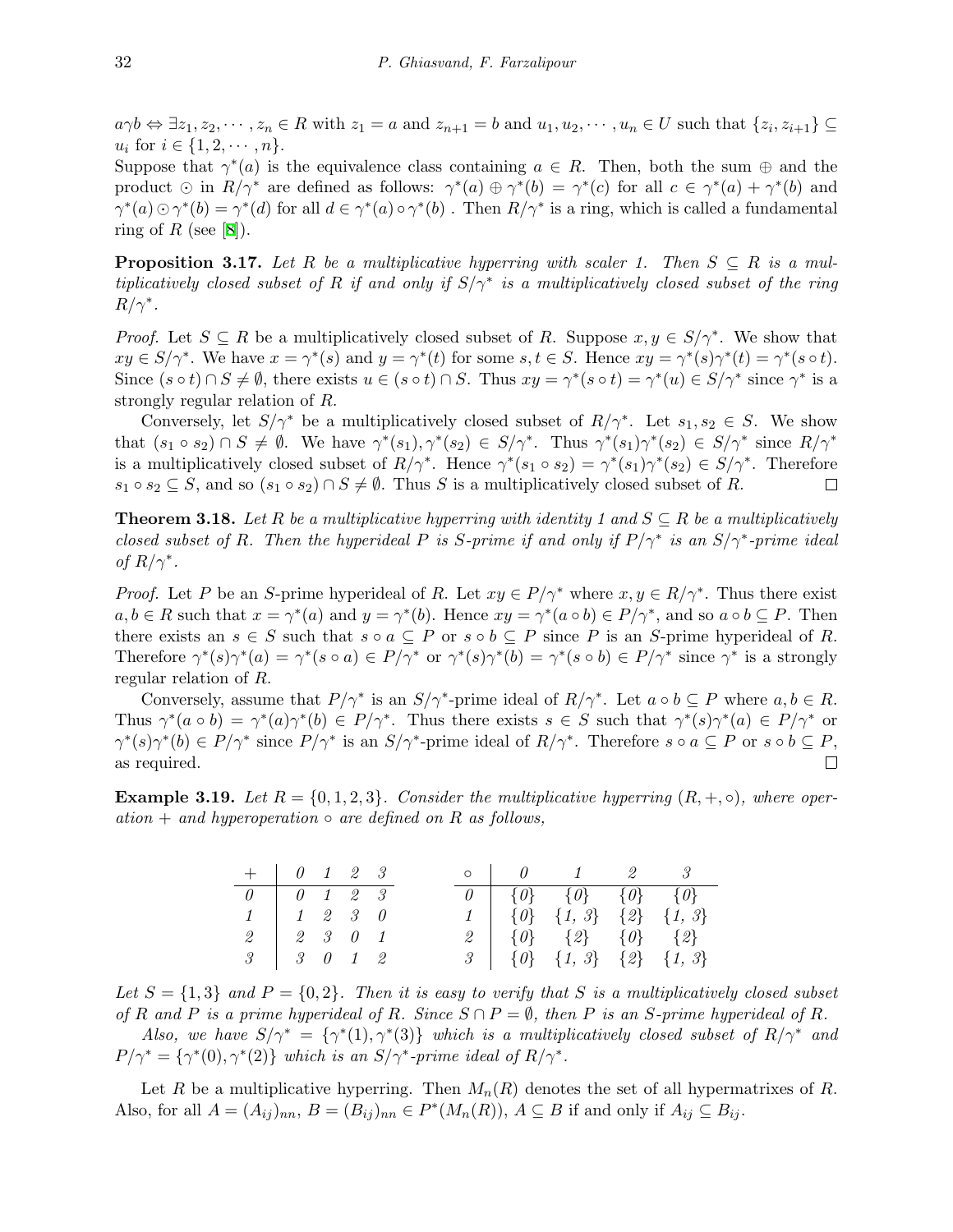**Theorem 3.20.** Let R be a multiplicative hyperring with identity 1,  $S \subseteq R$  be a multiplicatively *closed subset of*  $R$  *and*  $P$  *be a hyperideal of*  $R$ *. If*  $M_n(P)$  *is an*  $M_n(S)$  =  $\sqrt{ }$  $\int$  $\overline{\mathcal{L}}$  $\sqrt{ }$  $\overline{\phantom{a}}$ *s* 0 *. . .* 0 0 0 *. . .* 0 *. . . . . . . . . . . .* 0 0 *. . .* 0  $\setminus$  *| s ∈ S*  $\mathcal{L}$  $\overline{\mathcal{L}}$  $\int$ *-*

*prime hyperideal of*  $M_n(R)$ *, then*  $P$  *is an*  $S$ *-prime hyperideal of*  $R$ *.* 

*Proof.* It is clear that  $M_n(S)$  is a multiplicatively closed subset of  $M_n(R)$ . Let  $x \circ y \subseteq P$  where  $x, y \in R$ . Then

$$
\begin{pmatrix} x \circ y & 0 & \dots & 0 \\ 0 & 0 & \dots & 0 \\ \vdots & \vdots & \ddots & \vdots \\ 0 & 0 & \dots & 0 \end{pmatrix} \subseteq M_n(R).
$$

We have

$$
\begin{pmatrix} x \circ y & 0 & \dots & 0 \\ 0 & 0 & \dots & 0 \\ \vdots & \vdots & \ddots & \vdots \\ 0 & 0 & \dots & 0 \end{pmatrix} = \begin{pmatrix} x & 0 & \dots & 0 \\ 0 & 0 & \dots & 0 \\ \vdots & \vdots & \ddots & \vdots \\ 0 & 0 & \dots & 0 \end{pmatrix} \begin{pmatrix} y & 0 & \dots & 0 \\ 0 & 0 & \dots & 0 \\ \vdots & \vdots & \ddots & \vdots \\ 0 & 0 & \dots & 0 \end{pmatrix}
$$

Since  $M_n(P)$  is an  $M_n(S)$ -prime hyperideal of  $M_n(R)$ , then

$$
\begin{pmatrix} s & 0 & \dots & 0 \\ 0 & 0 & \dots & 0 \\ \vdots & \vdots & \ddots & \vdots \\ 0 & 0 & \dots & 0 \end{pmatrix} \begin{pmatrix} x & 0 & \dots & 0 \\ 0 & 0 & \dots & 0 \\ \vdots & \vdots & \ddots & \vdots \\ 0 & 0 & \dots & 0 \end{pmatrix} \subseteq M_n(P)
$$

or

$$
\begin{pmatrix} s & 0 & \dots & 0 \\ 0 & 0 & \dots & 0 \\ \vdots & \vdots & \ddots & \vdots \\ 0 & 0 & \dots & 0 \end{pmatrix} \begin{pmatrix} y & 0 & \dots & 0 \\ 0 & 0 & \dots & 0 \\ \vdots & \vdots & \ddots & \vdots \\ 0 & 0 & \dots & 0 \end{pmatrix} \subseteq M_n(P)
$$

Hence

$$
\begin{pmatrix}\ns \circ x & 0 & \dots & 0 \\
0 & 0 & \dots & 0 \\
\vdots & \vdots & \ddots & \vdots \\
0 & 0 & \dots & 0\n\end{pmatrix} \subseteq M_n(P) \text{ or } \begin{pmatrix}\ns \circ y & 0 & \dots & 0 \\
0 & 0 & \dots & 0 \\
\vdots & \vdots & \ddots & \vdots \\
0 & 0 & \dots & 0\n\end{pmatrix} \subseteq M_n(P)
$$

Therefore,  $s \circ x \subseteq P$  or  $s \circ y \subseteq P$ . Hence *P* is an *S*-prime hyperideal of *R*.

### **4 Conclusions**

The concepts of multiplicatively closed subset of a multiplicative hyperrings and *S*-prime hyperideals of a multiplicative hyperring have been studied and some results where established.

In fact, the notion of *S*-prime hyperideals differ with the notion of prime hyperideals and many of the results concerning of prime hyperideals are not hold for *S*-prime hyperideals. The notion of *S*-prime hyperideals was proposed and basic properties of *S*-prime hyperideals based

 $\Box$